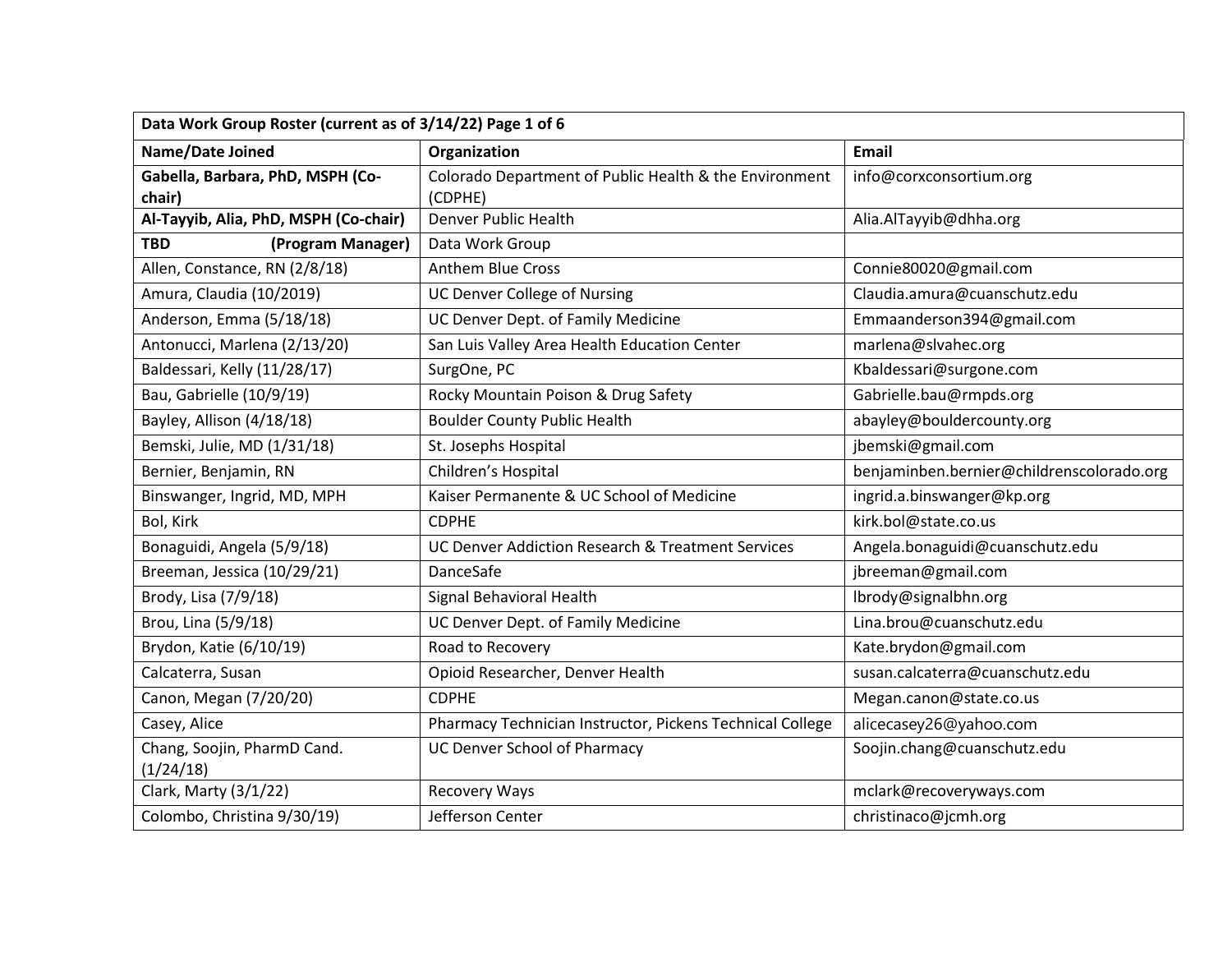| Cook, Marcy E.                   | US Attorney's Office for the District of Colorado         | marcy.cook@usdoj.gov              |
|----------------------------------|-----------------------------------------------------------|-----------------------------------|
| Cooke, Arlene (9/18/20)          | Otero/Crowley Public Health Department                    | acooke@oterogov.org               |
| Cooper, Susanna                  | <b>CCPDAP Program Manager</b>                             | Susanna.cooper@cuanschutz.edu     |
| Cormier, Megan R., RN (9/12/19)  | <b>Deloitte Consulting</b>                                | mcormier@deloitte.com             |
| Costa, Eddy                      | Center for Improving Value in Healthcare (CIVHC)          | ecosta@civhc.org                  |
| Costello, J.K., MD               | Steadman Group                                            | jkcostello@steadmangroup.com      |
| Coyle, D. Tyler (11/9/18)        | Addiction, Research & Treatment Services (ARTS)           | David.t.coyle@cuanschutz.edu      |
| Dalin, Joanna (10/11/21)         | Springfield College Counseling Psychology PsyD Program    | joannadalin@gmail.com             |
| Darouiche, Kyce (8/10/21)        | <b>CU Anschutz Medical Campus</b>                         | Kyce.darouiche@cuanschutz.edu     |
| Davidson, Michael                | <b>CCPDAP Communications Coordinator</b>                  | kdavis@nwcovna.org                |
| Davis, Ken                       |                                                           | Daviken816@gmail.com              |
| De la Cerda, Dionisia (12/19/18) | UC Denver Department of Family Medicine                   | Dionisia.delacerda@cuanschutz.edu |
| Denberg, Tom, MD                 | Pinnacol                                                  | tom.denberg@pinnacol.com          |
| Dixion, Kristen                  | University of Colorado School of Medicine, ARTS Program   | kristen.dixion@cuanschutz.edu     |
| Dolan, Heather (3/19/19)         | Signal Behavioral Health Network                          | hdolan@signalbhn.org              |
| Duke, Jodi                       | <b>UC Denver</b>                                          | Jodi.Duke@cuanschutz.edu          |
| Eaddy, Jessica                   | <b>CCPDAP External Relations Strategist</b>               | jessica.eaddy@cuanschutz.edu      |
| Erb, Nicola, PhD                 | Rise Above Colorado                                       | nicola@riseaboveco.org            |
| Esquibel, Jose                   | <b>CCPDAP Associate Director</b>                          | Jose.A.Esquibel@cuanschutz.edu    |
| Fear, Jess                       | <b>SummitStone Health Partners</b>                        | Jess.fear@summitstonehealth.org   |
| Feffer, Sophie (1/26/22)         | <b>CDPHE</b>                                              | Sophie.feffer@state.co.us         |
| Ferrans, Brian                   | <b>Health District of Larimer County</b>                  | bferrans@healthdistrict.org       |
| Fewell, Vanessa                  | Health District of Northern Larimer County                | vlfewell@gmail.com                |
| Flores, Roland, MD               | University of Colorado School of Medicine                 | roland.flores@cuanschutz.edu      |
| Ford, Morgan (6/15/18)           | Institute for Health Research, Kaiser Permanente Colorado | Morgan.ford@kp.org                |
| Forwood, Seth (2/7/19)           | Harvest Farm (Denver Rescue Mission)                      | sforwood@denrescue.org            |
| Francis, Marc                    | <b>Capuchin Friars</b>                                    | marcnfrancis@msn.com              |
| Frank, Joe, MD                   | University of Colorado School of Medicine, Denver VAMC    | joseph.frank@cuanschutz.edu       |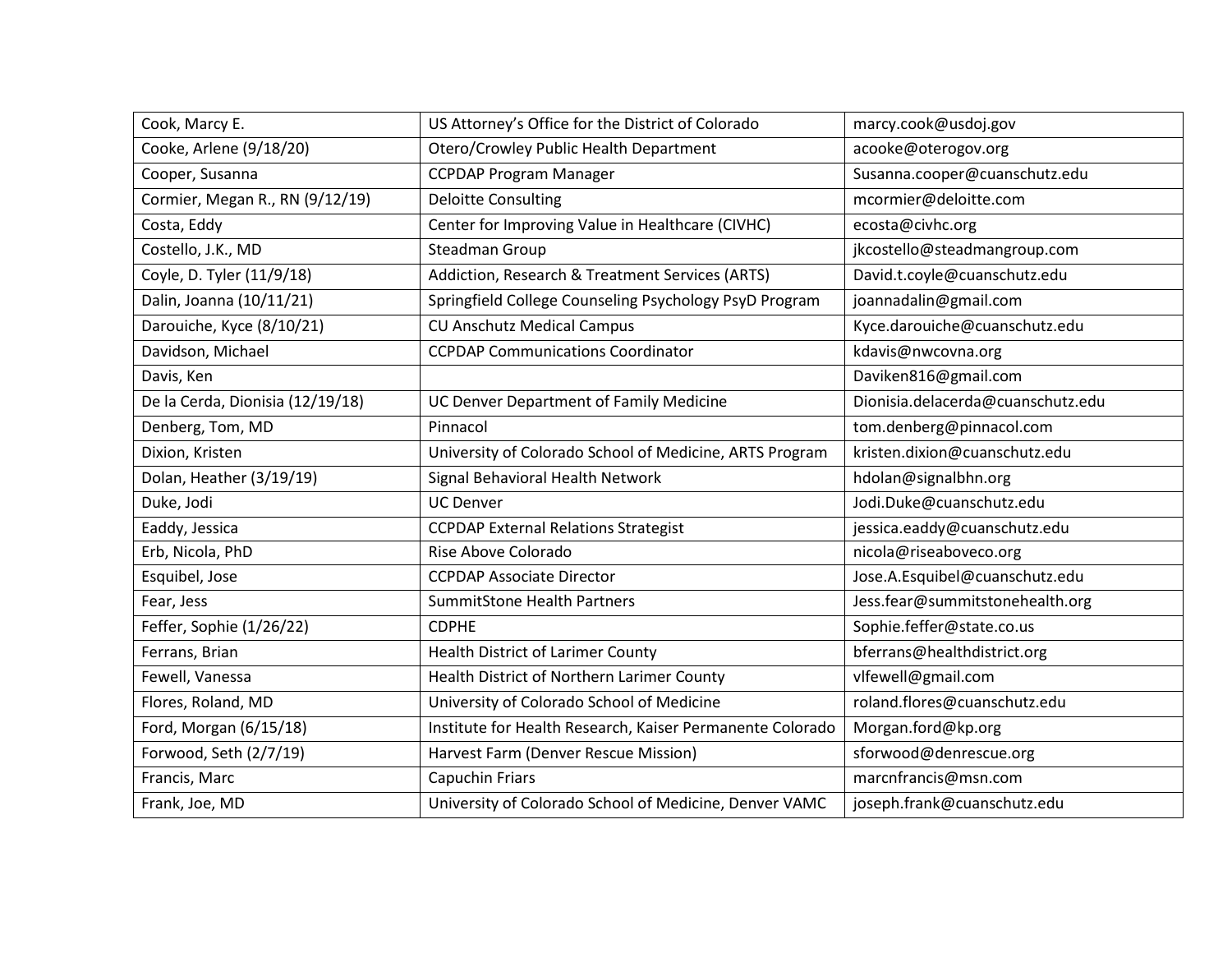| Gauna, Danielle                          | Opioid Advisory Group BOCO                              | Danielle.gauna@gmail.com              |
|------------------------------------------|---------------------------------------------------------|---------------------------------------|
| Gelman, Katie                            | <b>OMNi</b>                                             | Kgelman@omni.org                      |
| Gorman, Fran                             | <b>RN</b>                                               | frann63@gmail.com                     |
| Grady, Caitlin                           | Colorado School of Public Health                        | cegrady@me.com                        |
| Green, Kristina                          | <b>CDPHE</b>                                            | Kristina.green@state.co.us            |
| Hagerman, Christine, PharmD<br>(6/23/18) | <b>Regis College</b>                                    | chagerman@regis.edu                   |
| Harrison, J.M.                           | <b>MD</b>                                               | jmharrisonMD@gmail.com                |
| Hart, Krystle (3/21/19)                  | <b>Registered Nurse</b>                                 | Khart1217@gmail.com                   |
| Hess, Matthew                            | Colorado AHEC Program Office                            | matthew.hess@cuanschutz.edu           |
| Higgins, P.J. (1/22/20)                  | <b>Community Health Partnership</b>                     | Pj.higgins@ppchp.org                  |
| Hill, Kyle Dijon (3/5/18)                | Helping End the Opioid Epidemic (HEOE)                  | Kdijon1587@gmail.com                  |
| Hobkirk, Melissa (1/14/19)               | Liver Health Connection                                 | mhobkirk@liverhealthconnection.org    |
| Hogue, Adina (1/6/20)                    | <b>Community Member</b>                                 | adinahogue@gmail.com                  |
| Hoover, Lorraine (11/26/21)              | Raymond Rountree Jr. Foundation                         | Lorraine.hoover@sosrrjrfoundation.org |
| Hornbuckle, Sarah (6/26/20)              | Hornbuckle Foundation                                   | sarah@hornbucklefoundation.org        |
| Howes, Meridian (11/9/21)                | Jefferson County                                        | mhoews@co.jefferson.co.us             |
| Howlett, Corinne (5/7/21)                | <b>School of Pharmacy</b>                               | Corinne.howlett@cuanschutz.edu        |
| Hughes, Linda (5/9/18)                   | Exit the Highway                                        | iempoweruinc@gmail.com                |
| Jenkins, Tom (2/12/18)                   | Western Colorado Health Network                         | Tom.jenkins@coloradohealthnetwork.org |
| Kast, Kelly (5/9/19)                     | Jefferson County Public Health                          | krkast@jeffco.us                      |
| Kato, Lindsey                            | <b>CDC National Opioid Response Strategy</b>            | Lindsey.kato@ucdenver.edu             |
| Keane, Ashli (9/1/20)                    | Gusto                                                   | Akeane0126@yahoo.com                  |
| Kief, Jan, MD                            | <b>Colorado Medical Society</b>                         | janmd@mac.com                         |
| Kimmel, Kathleen (12/3/19)               | LifeLogiks                                              | kckimmel@gmail.com                    |
| Kim, Hanie, MSW, LCSW (12/16/17)         | JD Candidate, University of Denver Sturm College of Law | Hkim19@law.du.edu                     |
| Kinkle, Al (10/25/21)                    | Kimmie's Recovery Zone                                  | al@kimmiesrecoveryzone.org            |
| Kittell, Shayna (10/3/21)                | River Valley Family Health Centers                      | skittell@rivervalleyfhc.com           |
| Krische, Elizabeth (2/19/21)             | A Way Forward                                           | Liz.krische@gmail.com                 |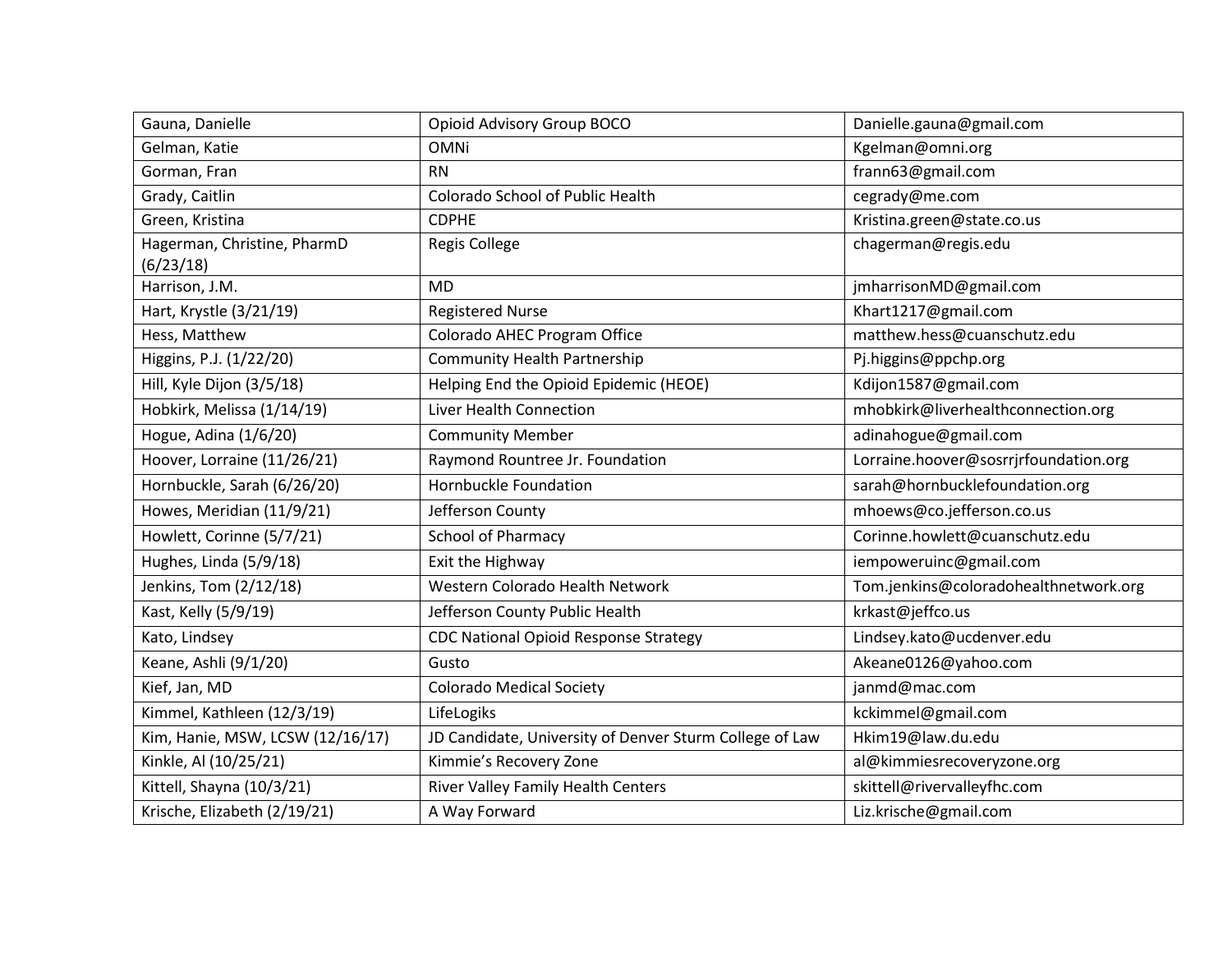| Krsak, Martin, MD (6/27/18)         | <b>UC Denver</b>                                                      | Martin.krsak@cuanschutz.edu         |
|-------------------------------------|-----------------------------------------------------------------------|-------------------------------------|
| Kuljis, Dominick (1/3/20)           | <b>Colorado Hospital Association</b>                                  | Dominick.kuljis@cha.com             |
| Larsen, J. Chris                    | <b>USACO</b>                                                          | j.chris.larson@usdoj.gov            |
| LeGrice, Kirsten (5/30/18)          | Colorado Access                                                       | Kirsten.legrice@coaccess.com        |
| Levin, Laure (2/4/21)               | Thinkering, Inc.                                                      | laure@thinkering-us.org             |
| Li, Qing                            | Epidemiologist                                                        | Qing.li@mail.sdsu.edu               |
| Lin, Jonathan (3/2018)              | <b>Denning Technology</b>                                             | lin.jonathan.l@gmail.com            |
| Lindemann, Jeremiah                 | <b>ESRI</b>                                                           | jeremiah_lindemann@hotmail.com      |
| Loggains, Maggie Moorland (9/1/20)  | <b>Peer Assistance Services</b>                                       | mloggains@peerassist.org            |
| Manzione, G. Thomas                 | Clinical Representative, Attention Homes, Boulder                     | gtmanz482@gmail.com                 |
| McBurney, Christa, RN (10/5/18)     | <b>UC Health</b>                                                      | christaMcBurney@gmail.com           |
| McCord, Amy (12/3/19)               | <b>Homeward Pikes Peak</b>                                            | amymccord@msn.com                   |
| McGraw, Constance, MPH (2/27/20)    | <b>Injury Outcomes Network</b>                                        | stancemcgraw@me.com                 |
| McKay, Dana (5/9/18)                | US Dept. of Education/OIG                                             | d.graycat.m@gmail.com               |
| Mikulich-Gilbertson, Susan (5/9/18) | UC Denver School of Medicine, Dept. of Biostatistics &<br>Informatics | Susan.mikulich@cuanschutz.edu       |
| Miller, Tracy, PharmD (4/27/20)     | <b>Columbine Health Systems</b>                                       | tmiller.pharmd@gmail.com            |
| Mills, Jobeth, RN, BSN              | Lincoln County Public Health                                          | Lcph 1dir@lincolncountyco.us        |
| McCarty, Craig, MD                  | Haxtun Hospital District                                              | awmphd@yahoo.com                    |
| McDade, Zach (2/6/18)               | City & County of Denver                                               | Zachary.McDade@denvergov.org        |
| McDevitt, Kim (3/14/22)             | Mile High Health Alliance                                             | kim@milehighhealthalliance.org      |
| McEwen, Dean                        | Denver Public Health                                                  | Dean.McEwen@dhha.org                |
| McNeely, Heidi (6/15/18)            | Children's Hospital                                                   | Heidi.mcneely@childrenscolorado.org |
| Miller, Judith, PhD                 | <b>Addiction Recovery Treatment Provider</b>                          | redfeather7@earthlink.net           |
| Millett, Steve (3/25/19)            | Gloo                                                                  | smillette@gloo.us                   |
| Mulvihill, Sharon (1/12/19)         | <b>Riverstone Health</b>                                              | Sharon.mul@riverstonehealth.org     |
| Nickels, Sarah                      | Childrens Hospital Colorado                                           | Sarah.nickels@childrenscolorado.org |
| O'Keefe, Dawn (2/18/22)             | Peak Vista Community Health Center                                    | paladinfamily@yahoo.com             |
| O'Keefe, Julie                      | Pharmacist                                                            | Julieokeefe4@gmail.com              |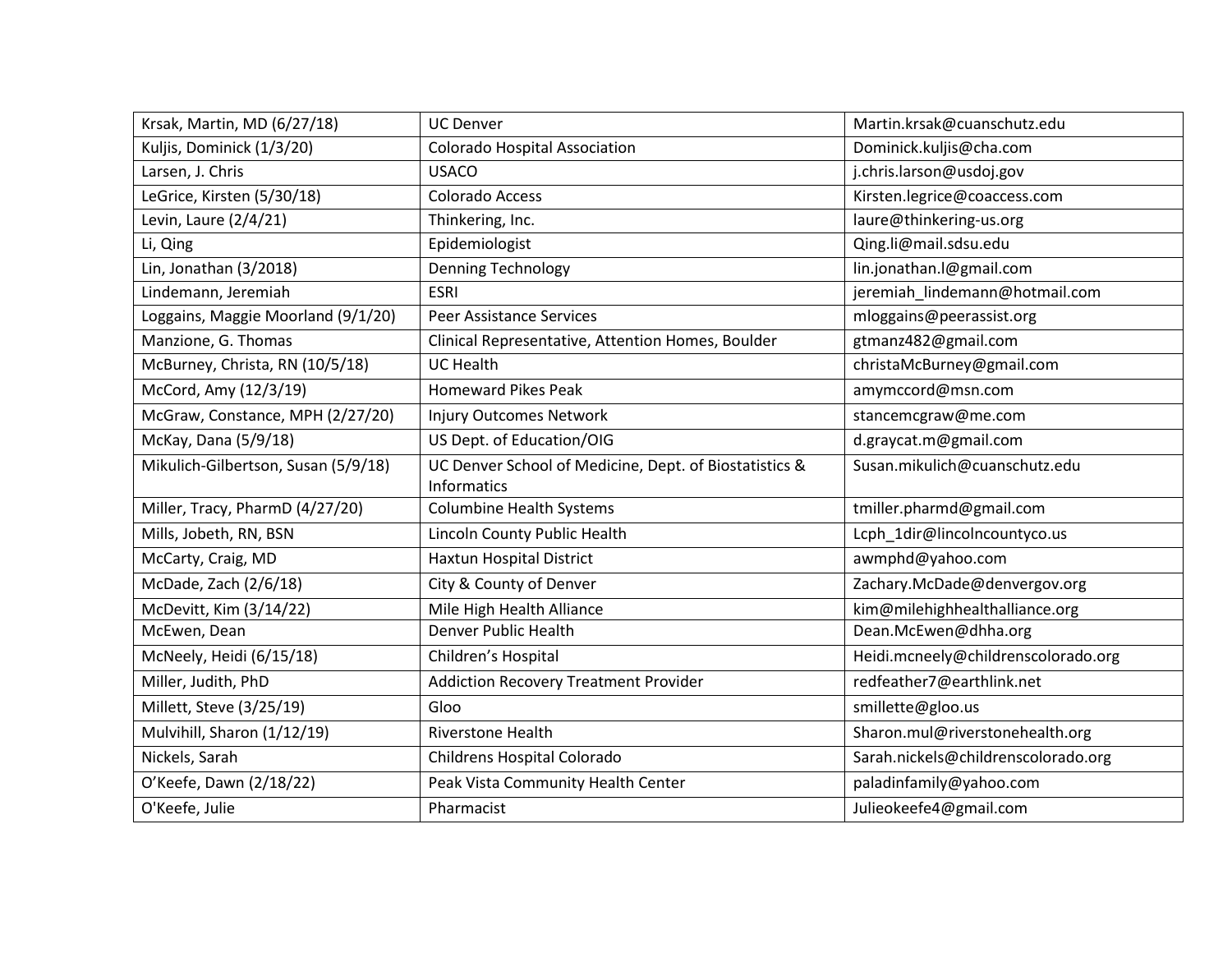| Oberheid, James (1/25/18)          | M.D., Retired (Chaffee County Public Health) | joberheide@hotmail.com         |
|------------------------------------|----------------------------------------------|--------------------------------|
| Olberding, Gina                    | <b>CCPDAP Assistant Director</b>             | gina.olberding@cuanschutz.edu  |
| Olson, Krista                      | PharmD Candidate, UC Denver                  | Krista.olsen@cuanschutz.edu    |
| Patel, Nashal                      | <b>Pharmacy Student</b>                      | Nashel. patel@cuanschutz.edu   |
| Pellegrino, Robyn, RN (12/4/17)    | RN Manager                                   | Robyn.pellegrino@hotmail.com   |
| Perry, Robert                      | M.D.                                         | robert.perry@cuanschutz.edu    |
| Pindyck, Talia                     | Colorado School of Public Health             | Talia.pindyck@cuanschutz.edu   |
| Piotti, Louis (2/18/22)            | Sober AF Entertainment                       | ljpiotti@aftershockfam.org     |
| Place, Jen                         | <b>CCPDAP Program Manager</b>                | Jennifer.place@cuanschutz.edu  |
| Platts, Debbie (3/4/21)            | A Way Forward, Inc.                          | Daplatts1@comcast.net          |
| Prieto, Jose Tomas                 | <b>Denver Health</b>                         | JoseTomas.Prieto@dhha.org      |
| Proffitt, Alexandra, RN (5/16/18)  | Centura                                      | Blayr5@aol.com                 |
| Proser, Maura                      | <b>Tri-County Health</b>                     | mproser@tchd.org               |
| Riebel, Lynda                      | <b>Community Member</b>                      | 303elle@gmail.com              |
| Ritchey, Veronica, FNP-C (3/12/20) | S.U.R.E. Adolescent Facilitator              | Girlie.girls@hotmail.com       |
| Ritvo, Alexis, MD MPH              | <b>UC Addiction Psychiatry Fellow</b>        | alexis.ritvo@cuanschutz.edu    |
| Rorke, Marion, MPH                 | Denver Environmental Health                  | marion.rorke@denvergov.org     |
| Rumeley, Duke (2/24/20)            | Sober AF Entertainment                       | duke@soberafe.com              |
| Russell, Stephanie, MSW (7/17/18)  | <b>CDHS</b>                                  | Stephanie.russell@state.co.us  |
| Ryan, Courtnay                     | Telligen                                     | cryan@telligen.com             |
| Saeedi, Arman (2/28/22)            | <b>UC School of Medicine</b>                 | Arman.saeedi@cuanschutz.edu    |
| Sayre, T.J., Pharmacist (2/14/20)  | Regis University School of Pharmacy          | tsayre@regis.edu               |
| Schreiber, Terri                   | Consultant                                   | terri@tsrg.org                 |
| Schwarz, Kerry                     | Pharmacist/Research UC Health                | kerry.schwarz@uchealth.org     |
| Schwingler, Tina (10/24/19)        | <b>SCL Health Caritas Clinic</b>             | sjschwingler@gmail.com         |
| Severson, Skylar (2/2/21)          | <b>Hope Center</b>                           | skylar@ourhopecenter.org       |
| Shekiro, Emery                     | Denver Health                                | EShekiro@gmail.com             |
| Shuler, James, MD                  | <b>SUD Consultants</b>                       | shulers@aol.com                |
| Simbeye, Lindsey (1/21/20)         | <b>CCPDAP External Relations Strategist</b>  | Lindsey.simbeye@cuanschutz.edu |